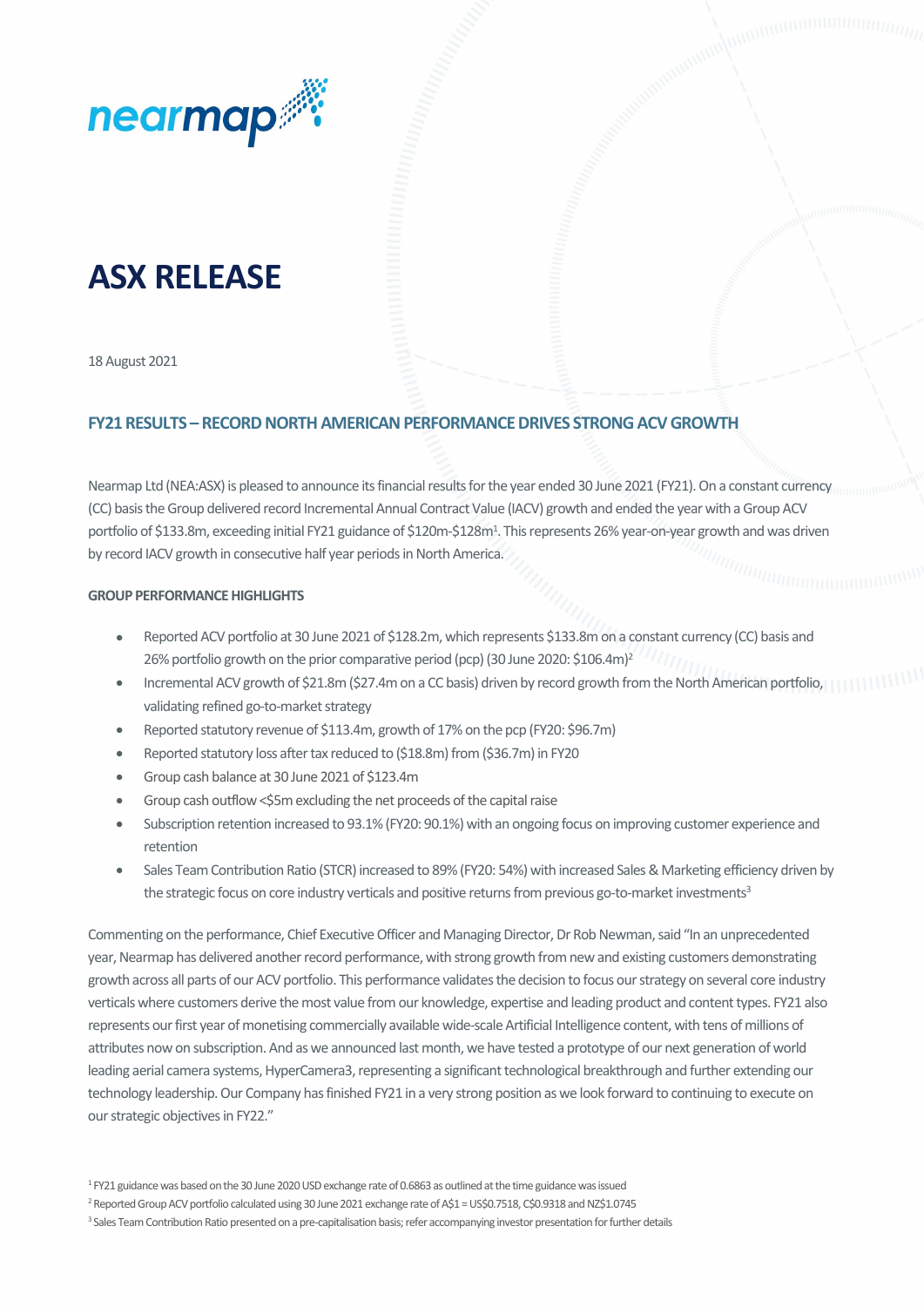

## **FY21 FINANCIAL AND OPERATIONAL OVERVIEW**

## NORTH AMERICA (NA) – 54% ACV PORTFOLIO EXPANSION

- ACV portfolio at 30 June 2021 of US\$44.5m (30 June 2020: US\$28.8m) representing 54% portfolio growth on the pcp. In a record year for the NA business, incremental ACV of US\$15.6m was equivalent to total incremental ACV in the previous two financial years combined (30 June 2019: US\$9.8m, 30 June 2020: \$6.1m)
- ACV growth from Roofing, Insurance & Government was 48% on the pcp and was accompanied by a strong contribution from adjacent verticals
- STCR of 110% (FY20: 46%) with strong performance across all sales teams and customer segments, validating the refined go-to-market strategy rolled out in North America in FY213
- Retention of 93.5% (FY20: 83.1%) following the roll-off of the unforeseen churn events reported in FY20
- Closing subscriptions of 2,240 (FY20: 1,856), growth of 21%, with Average Revenue Per Subscription (ARPS) increasing 28% to US\$19,844 (FY20: US\$15,511), demonstrating deeper integration of premium content into customer workflows
- Pre-capitalisation gross margin of 50% (FY20: 32%), with growing operating leverage as the business scales
- NA portfolio now comprises 46% of the Group ACV portfolio, an increase from 39% at 30 June 2020

AUSTRALIA & NEW ZEALAND (ANZ) – CONTINUED GROWTH THROUGH MARKET LEADERSHIP

- ACV portfolio at 30 June 2021 of A\$69.1m (30 June 2020: A\$64.5m), representing 7% portfolio growth on the pcp and a further extension of the Company's market leadership position
- Strong ACV growth from the SME portfolio has continued, demonstrating the benefit of a scalable and repeatable Sales & Marketing engine
- Subscription retention of 92.3% (FY20: 94.1%); STCR of 49% (FY20: 74%) was impacted by Enterprise sales, new leadership is in place to drive improved performance
- Closing subscriptions of 9,015 (FY20: 8,602), with 413 net new subscriptions added (FY20: 227) and ARPS increased to \$7,663 (FY20: \$7,497); future upside opportunity through deeper premium content integration
- Consistently high pre-capitalisation gross margin of 92% (FY20: 91%)

## GROUP – STRONG BALANCE SHEET POSITION

- Group cash balance at 30 June 2021 of \$123.4m (30 June 2020: \$33.8m<sup>4</sup>); minimal cash consumption with capital raise proceeds selectively deployed
- Group EBITDA of \$24.3m (FY20: \$9.1m) and EBIT of (\$20.8m) (FY20: (\$37.6m)) reflecting operating leverage of increased scale In North America
- Global subscriptions increased 8% to 11,255 (FY20: 10,458) and ARPS increased 12% to \$11,391 (FY20: \$10,178)
- \$84.6m (66%) of the portfolio now relates to subscriptions incorporating premium content, a 47% increase on the pcp (FY20: \$57.7m)
- 42% of the Group ACV portfolio has a multi-year subscription (FY20: 43%) reflecting strength in the ANZ SME portfolio

Commenting on the results, Chief Financial Officer, Mr Andy Watt, said "Nearmap has delivered a strong performance in FY21, validating the strength of our underlying business model and our vertically aligned strategy. The strong growth in premium content uptake is driving increased returns and demonstrates the benefits of investments previously made. Our North American business continues to go from strength to strength, with the 28% increase in Average Revenue Per Subscription evidence that larger North American organisations are deriving increasing value from our unique content types. With minimal cash consumption following the selective and disciplined deployment of capital raise proceeds, we are well positioned to continue our investment in growth